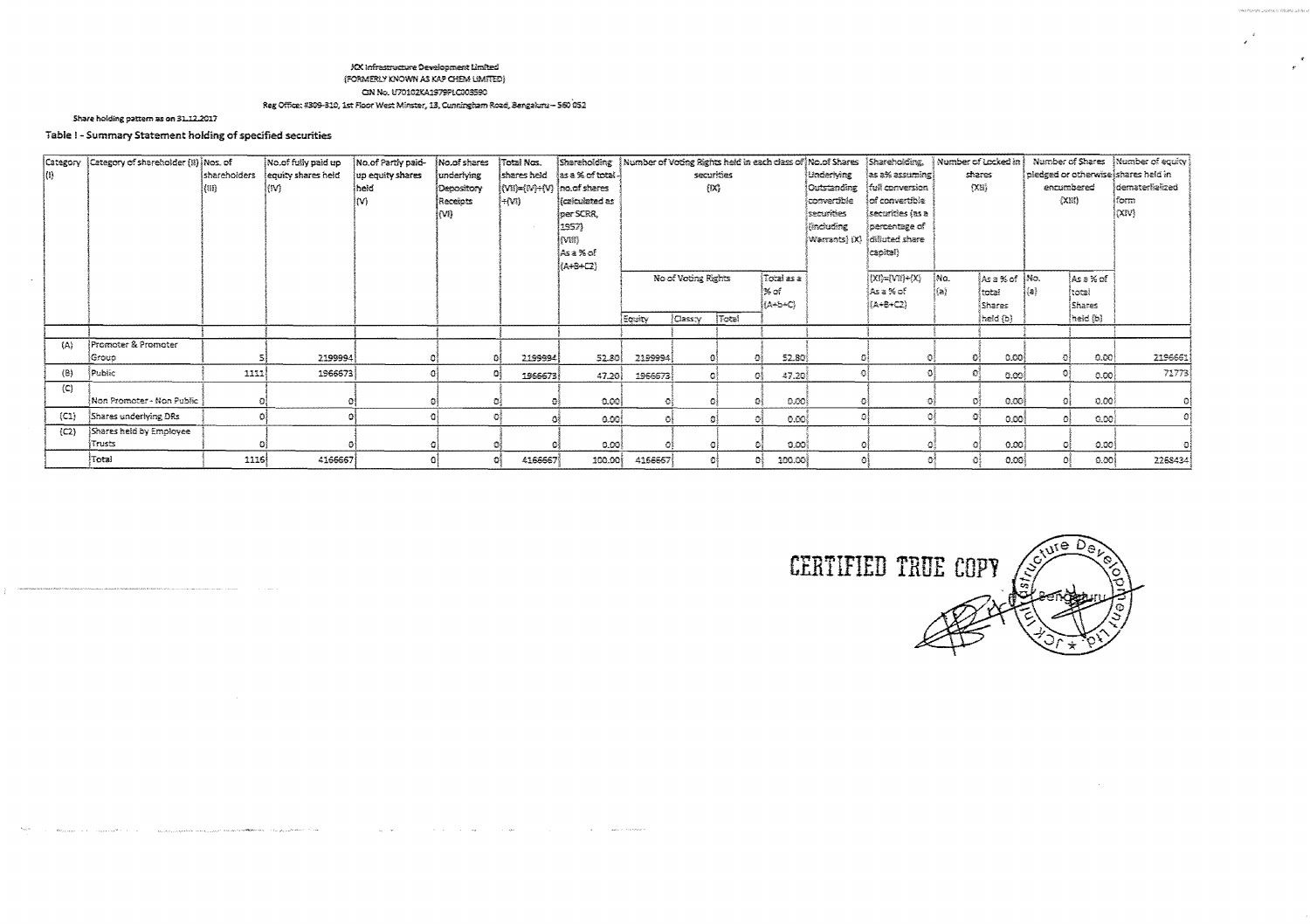## Table II - Statement showing Shareholding Pattern of the Promoter and Promoter Group

 $\sim$   $\sim$ 

as on 31.12.2017

|                     | Category & Name of the<br><b>Shareholders</b><br>ka)                                                                                                                                                       | Pan<br> (BI) | No.of shareholder<br>(III) | No.of fully paid up    Partly paid-up<br>equity shares held lequity shares<br>[IV] | heid (V) | Nos. of<br>Ishares<br>underhaag | Total Nos.<br>Shares held<br>(WHY+V+V) | $ \mathsf{S}$ hareholding % $ $ Nomber of Voting Rights held in each class of $ \mathsf{N}\text{a.c} $ Shareholding.<br>lcalculated as<br>per SCRR, 1957 |         | securities<br>$\{xx\}$ |            |                      | <i><b>Underlying</b></i><br>Outstanding                         | as a% assuming<br>ifull conversion                          |                | Number of Locked in  <br>shares<br>${233}$   | pledged or otherwise shares held in<br>encumbered |                             | Number of Shares (Number of equity)<br>Idematerlialized |
|---------------------|------------------------------------------------------------------------------------------------------------------------------------------------------------------------------------------------------------|--------------|----------------------------|------------------------------------------------------------------------------------|----------|---------------------------------|----------------------------------------|----------------------------------------------------------------------------------------------------------------------------------------------------------|---------|------------------------|------------|----------------------|-----------------------------------------------------------------|-------------------------------------------------------------|----------------|----------------------------------------------|---------------------------------------------------|-----------------------------|---------------------------------------------------------|
|                     |                                                                                                                                                                                                            |              |                            |                                                                                    |          | Depository<br>Receipts (Vi)     |                                        | Asa%rof<br>(A+8+C2) (VIII)                                                                                                                               |         |                        |            |                      | convertible<br>of convertible<br>Ísecurities (as a<br>secunties |                                                             |                |                                              |                                                   | {X键}                        | Íform<br>kxiva                                          |
|                     |                                                                                                                                                                                                            |              |                            |                                                                                    |          |                                 |                                        |                                                                                                                                                          |         | No of Voting Rights    |            | Total as a<br>Voting | (kockuding)<br>% of Total Warrants) (X)                         | jpercentage of<br>olikated share<br>czokai)                 | No.<br>$\{a\}$ | lAs a % of<br>total<br>Shares                | No.<br>(a)                                        | ≬Asa%of<br>ltoral<br>Shares |                                                         |
|                     |                                                                                                                                                                                                            |              |                            |                                                                                    |          |                                 |                                        |                                                                                                                                                          | Equity  | Cass Y                 | Total      | rights               |                                                                 | $[X] = \{V\mathbb{Z} \} \rightarrow [X]$ as<br>a% of A+B+C2 |                | heid (b)                                     |                                                   | heid (b)                    |                                                         |
|                     |                                                                                                                                                                                                            |              |                            |                                                                                    |          |                                 |                                        |                                                                                                                                                          |         |                        |            |                      |                                                                 |                                                             |                |                                              |                                                   |                             |                                                         |
| (1)                 | Indian                                                                                                                                                                                                     |              |                            |                                                                                    |          |                                 |                                        |                                                                                                                                                          |         |                        |            |                      |                                                                 |                                                             |                |                                              |                                                   |                             |                                                         |
| (a)                 | Individual/Hindu Undivided<br>Farrilly                                                                                                                                                                     |              | 5                          | 2199994                                                                            |          |                                 | 2199994                                | 52.80                                                                                                                                                    | 2199994 |                        | 2199994    | 52.30                | ಿ                                                               | O.                                                          | n              | Ω                                            | $\boldsymbol{O}$                                  | гy.                         | 2196661                                                 |
|                     | SHRUTI KAPUR-<br>1208330000000232 AND                                                                                                                                                                      | ACMPK1679D   |                            | 186000                                                                             | o        | 資産                              | 186000                                 | 4,45                                                                                                                                                     | 186000  | $\Omega$               | 186000     | 4.48                 | -G)                                                             | τł                                                          | ā              | Οł                                           | O                                                 | ō                           | 182657                                                  |
|                     | 1528<br><b>JYOTI KAPUR-</b>                                                                                                                                                                                | AGGPK8248N   |                            | 251657                                                                             | $\Omega$ | $\alpha$                        | 251657                                 | 5.04                                                                                                                                                     | 251657  | Ò                      | 251667     | 5.04                 | ĐÌ                                                              | G                                                           | Ō              | ٥                                            | Ð                                                 | Ú                           | 251667                                                  |
|                     | 1301240001480305<br>USHA KAPUR-                                                                                                                                                                            |              |                            |                                                                                    |          |                                 |                                        | 5.23                                                                                                                                                     |         |                        |            | 6.28                 |                                                                 |                                                             |                |                                              |                                                   |                             |                                                         |
|                     | 1301240001480440<br><b>DEVIKA KHANNA-</b>                                                                                                                                                                  | AGGPK32470   | и.                         | 261557                                                                             | 0ł       | 彩                               | 261667                                 |                                                                                                                                                          | 261667  | Οį                     | 251657     |                      | O.                                                              | ÐĮ                                                          | O              | O.                                           | $\pmb{\mathcal{O}}$                               | O)                          | 261667                                                  |
|                     | 1301240001661987<br>KRISHAN KAPUR-                                                                                                                                                                         | ACMPK1577P   | $\mathbf{1}$               | 599883                                                                             | ٥l       | Đ)                              | 599883                                 | 14,40                                                                                                                                                    | 599883  | -61                    | 599883     | 14,40                | -O!                                                             | ٥l                                                          | O.             | 0l                                           | o                                                 | Đ.                          | 599883                                                  |
|                     | 1301240003508354                                                                                                                                                                                           | AHWPK8187F   | -11                        | 900777                                                                             | Đ.       | Oi                              | 900777                                 | 21.62                                                                                                                                                    | 900777  | -31                    | 900777     | 21.62                | ٥ł                                                              | -01                                                         | ٥              | o                                            | B                                                 |                             | 900777                                                  |
| (b)                 | Central Government / State<br>Government(s)                                                                                                                                                                |              |                            |                                                                                    |          |                                 |                                        |                                                                                                                                                          |         |                        |            |                      |                                                                 |                                                             |                |                                              |                                                   |                             |                                                         |
|                     | Financial Institutions /                                                                                                                                                                                   |              |                            |                                                                                    |          |                                 |                                        |                                                                                                                                                          |         |                        |            |                      |                                                                 |                                                             |                |                                              |                                                   |                             |                                                         |
| (c)                 | Banks                                                                                                                                                                                                      |              |                            |                                                                                    |          |                                 |                                        |                                                                                                                                                          |         |                        |            |                      |                                                                 |                                                             |                |                                              |                                                   |                             |                                                         |
|                     | (d) {Any Other (specify)                                                                                                                                                                                   |              |                            |                                                                                    |          |                                 |                                        |                                                                                                                                                          |         |                        |            |                      |                                                                 |                                                             |                |                                              |                                                   |                             |                                                         |
|                     |                                                                                                                                                                                                            |              |                            |                                                                                    |          |                                 |                                        |                                                                                                                                                          |         |                        |            |                      |                                                                 |                                                             |                |                                              |                                                   |                             |                                                         |
|                     | Sub-Total (A)(1)                                                                                                                                                                                           |              | -S)                        | 2199994                                                                            |          | σĮ<br>ÐÎ                        | 2199994                                | 52.80                                                                                                                                                    | 2199994 |                        | 01 2199994 | 52.80                | $\mathcal{D}$                                                   | ÐĮ                                                          |                | ٥Į<br>$\mathbf{O}$                           | G)                                                |                             | 2196661<br>-QĮ                                          |
|                     | $(2)$ [Foreign                                                                                                                                                                                             |              |                            |                                                                                    |          |                                 |                                        |                                                                                                                                                          |         |                        |            |                      |                                                                 |                                                             |                |                                              |                                                   |                             |                                                         |
| (a)                 | Individuals (Non-Resident<br>¦Individuals / Foreign                                                                                                                                                        |              |                            |                                                                                    |          |                                 |                                        |                                                                                                                                                          |         |                        |            |                      |                                                                 |                                                             |                |                                              |                                                   |                             |                                                         |
|                     | Individuals)<br>Name (xvz                                                                                                                                                                                  |              |                            |                                                                                    |          |                                 |                                        |                                                                                                                                                          |         |                        |            |                      |                                                                 |                                                             |                |                                              |                                                   |                             |                                                         |
| (b)                 | Government                                                                                                                                                                                                 |              |                            |                                                                                    |          |                                 |                                        |                                                                                                                                                          |         |                        |            |                      |                                                                 |                                                             |                |                                              |                                                   |                             |                                                         |
|                     | Name (xyz)                                                                                                                                                                                                 |              |                            |                                                                                    |          |                                 |                                        |                                                                                                                                                          |         |                        |            |                      |                                                                 |                                                             |                |                                              |                                                   |                             |                                                         |
| $\langle c \rangle$ | Institutions                                                                                                                                                                                               |              |                            |                                                                                    |          |                                 |                                        |                                                                                                                                                          |         |                        |            |                      |                                                                 |                                                             |                |                                              |                                                   |                             |                                                         |
|                     | Name (xyz________)                                                                                                                                                                                         |              |                            |                                                                                    |          |                                 |                                        |                                                                                                                                                          |         |                        |            |                      |                                                                 |                                                             |                |                                              |                                                   |                             |                                                         |
|                     | (d) Foreign Portfolio Investor                                                                                                                                                                             |              |                            |                                                                                    |          |                                 |                                        |                                                                                                                                                          |         |                        |            |                      |                                                                 |                                                             |                |                                              |                                                   |                             |                                                         |
|                     | Name (xyz                                                                                                                                                                                                  |              |                            |                                                                                    |          |                                 |                                        |                                                                                                                                                          |         |                        |            |                      |                                                                 |                                                             |                |                                              |                                                   |                             |                                                         |
|                     | (e) Any Other (specify)                                                                                                                                                                                    |              |                            |                                                                                    |          |                                 |                                        |                                                                                                                                                          |         |                        |            |                      |                                                                 |                                                             |                |                                              |                                                   |                             |                                                         |
|                     | Sub-Total (A)(2)<br>Total Shareholding of                                                                                                                                                                  |              | oļ                         |                                                                                    | οĮ       | -O)                             | 4ł                                     | ٥ł<br>٥l                                                                                                                                                 | O)      | O)                     |            | C)<br>O)             |                                                                 | Gļ<br>٥ł                                                    |                | -ci<br>C,                                    |                                                   | C                           | ٥ł                                                      |
|                     | Promoter and Promoter<br>Group (A)={A){1}+{A){2}                                                                                                                                                           |              | 5.                         | 2199994                                                                            | -GŽ      | O.                              | 2199994                                | 52.80                                                                                                                                                    | 2199994 | -61                    | 2199994    | 52.80)               |                                                                 | ٥ł<br>O)                                                    |                | $\Omega$<br>O.                               | Đ.                                                | ం                           | 2196661                                                 |
|                     | Details of Shares which remain undaimed may be given here along with detials such as number of shareholdes, outstanding shares held in demat/undaimed suspens account, voting rights which are frozen etc. |              |                            |                                                                                    |          |                                 |                                        |                                                                                                                                                          |         |                        |            |                      |                                                                 |                                                             |                |                                              |                                                   |                             |                                                         |
| Notes:              |                                                                                                                                                                                                            |              |                            |                                                                                    |          |                                 |                                        |                                                                                                                                                          |         |                        |            |                      |                                                                 |                                                             |                |                                              |                                                   |                             |                                                         |
| (1)                 | PAN would not be displayed on website of Stock Exchange(s)                                                                                                                                                 |              |                            |                                                                                    |          |                                 |                                        |                                                                                                                                                          |         |                        |            |                      |                                                                 |                                                             |                | $\overrightarrow{\theta_{c}}$<br><b>RUTO</b> |                                                   |                             |                                                         |
| (2)                 | The term 'Encumbrance' has the same meaning as assigned under regulation 28(3) of SEBI (Substantial Acquisition of Shares and Takeovers) Regulations, 2011.                                                |              |                            |                                                                                    |          |                                 |                                        |                                                                                                                                                          |         |                        |            |                      |                                                                 |                                                             |                |                                              | ъ                                                 |                             |                                                         |
|                     |                                                                                                                                                                                                            |              |                            |                                                                                    |          |                                 |                                        |                                                                                                                                                          |         |                        |            |                      |                                                                 |                                                             | 55,            |                                              | হু                                                |                             |                                                         |

| sengaluru j Λ.  $\star$ 

.<br>Alia kodentziarratiak arabera erraik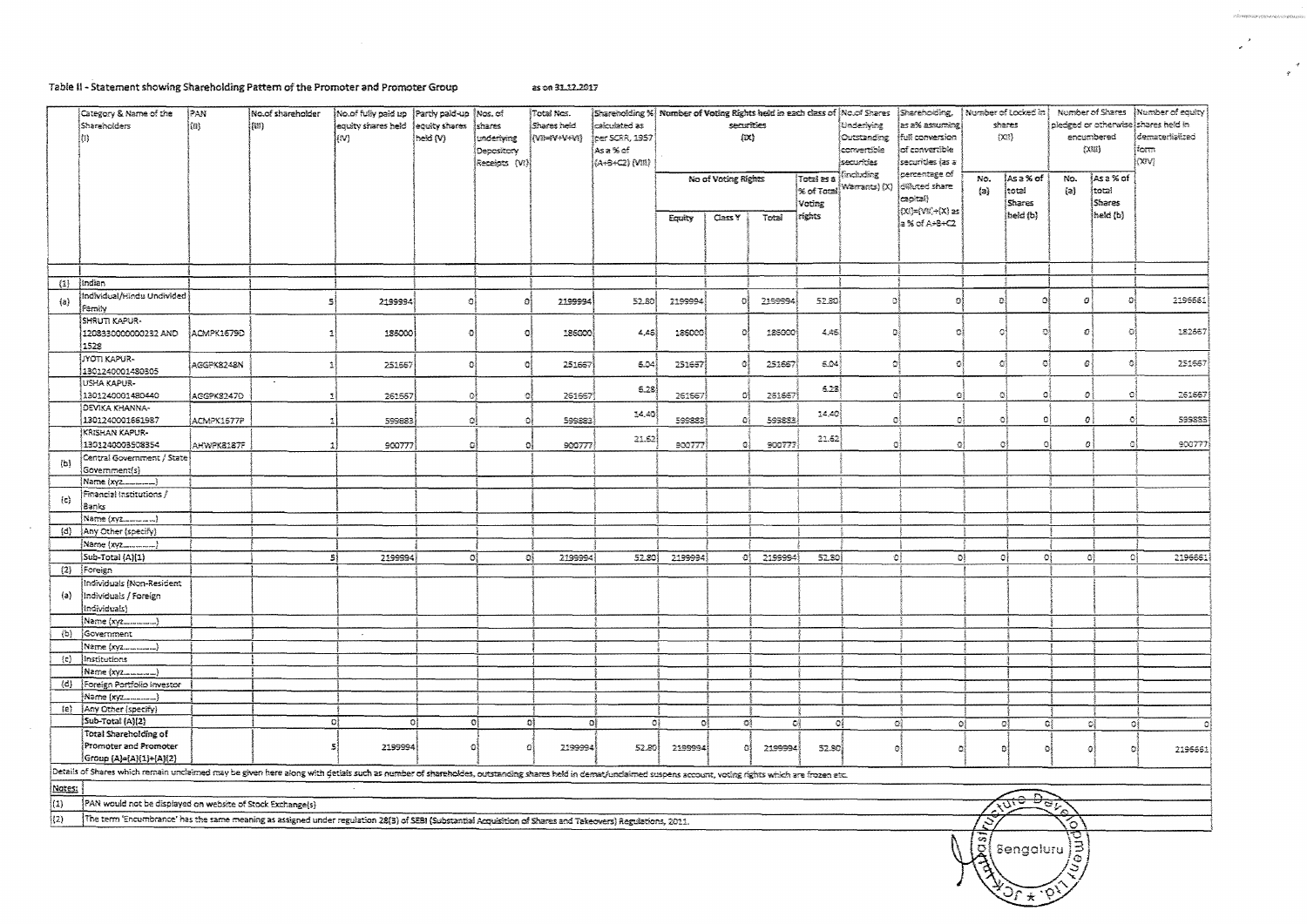## Table III - Statement showing Shareholding Pattern of the Public Shareholder

 $\sim 10^7$ 

as on 31,12,2017

|                     | Category & Name of the<br>Shareholders<br>m                                                       | PAN<br>$[!1] \centering% \includegraphics[width=1.8\columnwidth]{figures/fig_1a}% \includegraphics[width=1.8\columnwidth]{figures/fig_2b}% \includegraphics[width=1.8\columnwidth]{figures/fig_2b}% \includegraphics[width=1.8\columnwidth]{figures/fig_2b}% \includegraphics[width=1.8\columnwidth]{figures/fig_2b}% \includegraphics[width=1.8\columnwidth]{figures/fig_2b}% \includegraphics[width=1.8\columnwidth]{figures/fig_2b}% \includegraphics[width=1.8\columnwidth]{figures/fig_2b}% \includegraphics[width=1.8\columnwidth]{figures/fig_2b}% \includegraphics[width=1.8\columnwidth]{figures/fig_2b}% \includegraphics[width=1.8\columnwidth$ | No.of shareholder<br>$\langle \mathbf{m} \rangle$ | No.of fully paid up Partly paid-up Nos. of<br>equity shares held<br>lm). | equity shares shares<br>held (V) | underlying<br>Depository<br>Receipts<br>(M) | Total Nos.<br>Shares held<br>(VII=IV+V+VI) | Shareholding<br>% calculated<br>as per SCRR,<br>1957<br>¦Asa%rof<br>(A+B+C2) (VIII) | Number of Voting Rights held in each class | of securities<br>[DQ           |         |                                                | Mo of Shares<br>Total<br>Underlying<br>Shareholding,<br>Ías a%≍<br>Outstanding<br>convertible<br>assuming full<br>securities<br>conversion of<br>convertible<br>Including |                                                                      |                  | Number of Locked in<br>shares<br>O(32) | Number of Shares<br>pledged or otherwise<br>encumbered<br>(X331) |                                                                       | Number of equity<br>shares held in<br>dematerlialized<br>form<br>(XIV) |
|---------------------|---------------------------------------------------------------------------------------------------|------------------------------------------------------------------------------------------------------------------------------------------------------------------------------------------------------------------------------------------------------------------------------------------------------------------------------------------------------------------------------------------------------------------------------------------------------------------------------------------------------------------------------------------------------------------------------------------------------------------------------------------------------------|---------------------------------------------------|--------------------------------------------------------------------------|----------------------------------|---------------------------------------------|--------------------------------------------|-------------------------------------------------------------------------------------|--------------------------------------------|--------------------------------|---------|------------------------------------------------|---------------------------------------------------------------------------------------------------------------------------------------------------------------------------|----------------------------------------------------------------------|------------------|----------------------------------------|------------------------------------------------------------------|-----------------------------------------------------------------------|------------------------------------------------------------------------|
|                     |                                                                                                   |                                                                                                                                                                                                                                                                                                                                                                                                                                                                                                                                                                                                                                                            |                                                   |                                                                          |                                  |                                             |                                            |                                                                                     | <b>ερμάγ</b>                               | No of Voting Rights<br>Class Y | Total   | :Total as a<br>j% of Total<br>Voting<br>rights | Warrants) (X)                                                                                                                                                             | securities (as a<br>percentage of<br>diffuted share<br>capital) (XI) | No.<br>(a)       | }Asa%of<br>total<br>Shares<br>held (b) | No.<br>(Not<br>$\{a\}$                                           | ≬Asa%of<br>total Shares<br>applicable theid (Nor<br>applicable)<br>和) |                                                                        |
|                     |                                                                                                   |                                                                                                                                                                                                                                                                                                                                                                                                                                                                                                                                                                                                                                                            |                                                   |                                                                          |                                  |                                             |                                            |                                                                                     |                                            |                                |         |                                                |                                                                                                                                                                           |                                                                      |                  |                                        |                                                                  |                                                                       |                                                                        |
| (1)<br>(a)          | Institutions<br>Mutual Fund                                                                       |                                                                                                                                                                                                                                                                                                                                                                                                                                                                                                                                                                                                                                                            |                                                   |                                                                          |                                  |                                             |                                            |                                                                                     |                                            |                                |         |                                                |                                                                                                                                                                           |                                                                      |                  |                                        |                                                                  |                                                                       |                                                                        |
| (b)                 | Venture Capital Funds                                                                             |                                                                                                                                                                                                                                                                                                                                                                                                                                                                                                                                                                                                                                                            | οl                                                | $\mathbf{G}_2^2$                                                         | -91                              | $\mathbb{O}^1_1$                            | o)                                         | OÎ.                                                                                 | Oł.                                        | -O\$                           | ĐÎ,     | 0.001                                          | DÍ.                                                                                                                                                                       | 0Í                                                                   |                  | ĐÎ.<br>$\mathbb{Q}_2^3$                |                                                                  |                                                                       |                                                                        |
|                     | Name (xyz)                                                                                        |                                                                                                                                                                                                                                                                                                                                                                                                                                                                                                                                                                                                                                                            |                                                   |                                                                          |                                  |                                             |                                            |                                                                                     |                                            |                                |         |                                                |                                                                                                                                                                           |                                                                      |                  |                                        |                                                                  |                                                                       |                                                                        |
| (c)                 | Alternative Investment<br>Funds                                                                   |                                                                                                                                                                                                                                                                                                                                                                                                                                                                                                                                                                                                                                                            | Ø.                                                | ΩÍ                                                                       |                                  | O                                           | $\mathbf{C}$                               | 發                                                                                   | ø                                          | ٥j                             | Ø       | 0.00                                           | $\Omega$                                                                                                                                                                  | e                                                                    |                  | ø                                      |                                                                  |                                                                       |                                                                        |
|                     | Name (xyz                                                                                         |                                                                                                                                                                                                                                                                                                                                                                                                                                                                                                                                                                                                                                                            |                                                   |                                                                          |                                  |                                             |                                            | 雀                                                                                   |                                            |                                |         |                                                |                                                                                                                                                                           |                                                                      |                  |                                        |                                                                  |                                                                       |                                                                        |
| $\{d\}$             | Foreign Venture Capital<br>investors                                                              |                                                                                                                                                                                                                                                                                                                                                                                                                                                                                                                                                                                                                                                            | o                                                 | Đ.                                                                       |                                  | a                                           | $\Omega$                                   | O                                                                                   | Ø.                                         | $\Omega$                       |         | 0.00                                           |                                                                                                                                                                           |                                                                      |                  | ٥                                      |                                                                  |                                                                       |                                                                        |
|                     | Name (xyz<br>}                                                                                    |                                                                                                                                                                                                                                                                                                                                                                                                                                                                                                                                                                                                                                                            |                                                   |                                                                          |                                  |                                             |                                            |                                                                                     |                                            |                                |         |                                                |                                                                                                                                                                           |                                                                      |                  |                                        |                                                                  |                                                                       |                                                                        |
| $\langle$ e)        | Foreign Portfolio Investors                                                                       |                                                                                                                                                                                                                                                                                                                                                                                                                                                                                                                                                                                                                                                            |                                                   |                                                                          |                                  |                                             |                                            |                                                                                     |                                            |                                |         |                                                |                                                                                                                                                                           |                                                                      |                  |                                        |                                                                  |                                                                       |                                                                        |
| $\langle f \rangle$ | Financial Institutions/Banks<br>IGO BANK LIMITED-                                                 |                                                                                                                                                                                                                                                                                                                                                                                                                                                                                                                                                                                                                                                            | A.                                                | 63000                                                                    | $\Omega$                         | -oj                                         | 63000                                      | 1.51                                                                                | 63000                                      | o.                             | 63000   | 1.51                                           | G.                                                                                                                                                                        | $\Omega$                                                             | O.               | $\Omega$                               |                                                                  |                                                                       | 63000                                                                  |
|                     | 1601430000000043                                                                                  | AAACI1195H                                                                                                                                                                                                                                                                                                                                                                                                                                                                                                                                                                                                                                                 | -18                                               | 63000)                                                                   | o                                | -ei                                         | 63000                                      | 1.51                                                                                | 63000                                      | ol                             | 63000   | 1.51                                           | $\alpha$                                                                                                                                                                  | Ω                                                                    | o.               | Ð                                      |                                                                  |                                                                       | 63000                                                                  |
| $\langle g \rangle$ | Insurance Companies                                                                               |                                                                                                                                                                                                                                                                                                                                                                                                                                                                                                                                                                                                                                                            | -ol                                               | -OŠ                                                                      | ٥ŧ                               | ĐĮ.                                         | ۵ì                                         | Gł.                                                                                 | $\mathbb{C}^2$                             | O <sub>1</sub>                 | -eł     | 0.001                                          | ٥ł                                                                                                                                                                        | ٥i                                                                   |                  | ٥ł<br>ol                               |                                                                  |                                                                       |                                                                        |
|                     | Name (xyz)                                                                                        |                                                                                                                                                                                                                                                                                                                                                                                                                                                                                                                                                                                                                                                            |                                                   |                                                                          |                                  |                                             |                                            |                                                                                     |                                            |                                |         |                                                |                                                                                                                                                                           |                                                                      |                  |                                        |                                                                  |                                                                       |                                                                        |
| (h)                 | Provident Funds / Pension<br>Funds<br>Name (xy2)                                                  |                                                                                                                                                                                                                                                                                                                                                                                                                                                                                                                                                                                                                                                            | ٥İ                                                | -ol                                                                      | σł                               | ۵l                                          | -ol                                        | ್ನು                                                                                 | Ð.                                         | -ol                            |         | ോ                                              | S.                                                                                                                                                                        | Ω                                                                    |                  | ъł<br>Ō                                |                                                                  |                                                                       |                                                                        |
| 伯。                  | Any Other (specify)                                                                               |                                                                                                                                                                                                                                                                                                                                                                                                                                                                                                                                                                                                                                                            | oļ                                                | οļ                                                                       |                                  | ٥Ì<br>$\mathbf{O}$                          | $\Omega$                                   | Τ                                                                                   | ٥į                                         | ۵Î                             | -oi     | 0.00                                           | Đ,                                                                                                                                                                        | GÌ                                                                   |                  | $\sigma$<br>O)                         |                                                                  |                                                                       |                                                                        |
|                     | Name (xyz________)                                                                                |                                                                                                                                                                                                                                                                                                                                                                                                                                                                                                                                                                                                                                                            |                                                   |                                                                          |                                  |                                             |                                            |                                                                                     |                                            |                                |         |                                                |                                                                                                                                                                           |                                                                      |                  |                                        |                                                                  |                                                                       |                                                                        |
|                     | Sub-Total (B)(1)                                                                                  |                                                                                                                                                                                                                                                                                                                                                                                                                                                                                                                                                                                                                                                            | $\overline{1}$                                    | 63000                                                                    |                                  | ٥Į<br>-CÎ                                   | 63000)                                     | 1.51                                                                                | 63000                                      | 여                              | 0.000   | 1.51                                           | O,                                                                                                                                                                        | ĐĮ                                                                   |                  | oł<br>O)                               |                                                                  |                                                                       | 63000                                                                  |
| (2)                 | Central Government /<br>State Government(s) /<br>President of India                               |                                                                                                                                                                                                                                                                                                                                                                                                                                                                                                                                                                                                                                                            | ٥                                                 |                                                                          | ō                                | ũ                                           |                                            | Ð                                                                                   | ٥                                          | Ø.                             |         | 0.001                                          | ō                                                                                                                                                                         | Ω                                                                    |                  | 初<br>Ō                                 |                                                                  |                                                                       |                                                                        |
|                     | Name (xyz.                                                                                        |                                                                                                                                                                                                                                                                                                                                                                                                                                                                                                                                                                                                                                                            |                                                   |                                                                          |                                  |                                             |                                            |                                                                                     |                                            |                                |         |                                                |                                                                                                                                                                           |                                                                      |                  |                                        |                                                                  |                                                                       |                                                                        |
|                     | Sub-Total (B)(2)                                                                                  |                                                                                                                                                                                                                                                                                                                                                                                                                                                                                                                                                                                                                                                            | 0                                                 | অ                                                                        |                                  | Gļ<br>٥ł                                    | €ł                                         | oł.                                                                                 | ٥Į                                         | -ol                            | o)      | 0.00                                           | ÐĮ                                                                                                                                                                        |                                                                      | Ωł               | -G)<br>6Î                              |                                                                  |                                                                       |                                                                        |
| (3)                 | Non-institutions                                                                                  |                                                                                                                                                                                                                                                                                                                                                                                                                                                                                                                                                                                                                                                            |                                                   |                                                                          |                                  |                                             |                                            |                                                                                     |                                            |                                |         |                                                |                                                                                                                                                                           |                                                                      |                  |                                        |                                                                  |                                                                       |                                                                        |
| ${a}$               | Individuals -<br>1. Individual shareholders<br>holding nominal share<br>capital up to Rs.2 lakhs. |                                                                                                                                                                                                                                                                                                                                                                                                                                                                                                                                                                                                                                                            | 1095                                              | 755841                                                                   |                                  |                                             | 755841                                     | 18.14                                                                               | 755841                                     | -oj                            | 755841  | 18.14                                          |                                                                                                                                                                           |                                                                      | Ð                | n                                      |                                                                  |                                                                       | 8773                                                                   |
|                     | ii. Individual shareholders<br>holding nominal share<br>capital in excess of Rs.2<br>lakhs.       |                                                                                                                                                                                                                                                                                                                                                                                                                                                                                                                                                                                                                                                            | -13)                                              | 1142165                                                                  |                                  | a                                           | 1142165                                    | 27.42                                                                               | 1142185                                    | 허                              | 1142165 | 27.42                                          |                                                                                                                                                                           |                                                                      | O                | C                                      |                                                                  |                                                                       |                                                                        |
|                     | SUDHIR KUMAR GUPTA-                                                                               |                                                                                                                                                                                                                                                                                                                                                                                                                                                                                                                                                                                                                                                            |                                                   |                                                                          | Ō.                               | GÎ                                          | 398333                                     | 9.56                                                                                | 398333                                     | ō                              | 398333  |                                                |                                                                                                                                                                           |                                                                      |                  |                                        |                                                                  |                                                                       |                                                                        |
|                     | 118<br>SUSHIL KUMAR GUPTA-120                                                                     |                                                                                                                                                                                                                                                                                                                                                                                                                                                                                                                                                                                                                                                            |                                                   | 398333                                                                   | ٥                                | ಟೆ                                          | 182157                                     |                                                                                     |                                            |                                |         | 9.55                                           | Ū.                                                                                                                                                                        | G                                                                    |                  | Đ<br>$\Omega$                          |                                                                  |                                                                       |                                                                        |
|                     |                                                                                                   |                                                                                                                                                                                                                                                                                                                                                                                                                                                                                                                                                                                                                                                            | 1                                                 | 182157                                                                   |                                  |                                             |                                            | 4.37                                                                                | 182167                                     | ٥                              | 182157  | $-37$                                          | O.                                                                                                                                                                        | Ö.                                                                   |                  | οį<br>$\circ$                          |                                                                  |                                                                       |                                                                        |
|                     | <b>INDU BALUJA-121</b><br><b>DEVIDAS NARAINDAS</b>                                                |                                                                                                                                                                                                                                                                                                                                                                                                                                                                                                                                                                                                                                                            | $\overline{\mathbf{1}}$                           | 166667                                                                   |                                  | Đ,<br>O,                                    | 166667                                     | 41                                                                                  | 155657                                     | oj.                            | 166657  | 41                                             | 의                                                                                                                                                                         |                                                                      | ी                | G,<br>-9ł                              |                                                                  |                                                                       |                                                                        |
|                     | <b>BUDHRANI-1074</b>                                                                              |                                                                                                                                                                                                                                                                                                                                                                                                                                                                                                                                                                                                                                                            | 2                                                 | 100000                                                                   | Ø.                               | o)                                          | 100000)                                    | 2.4                                                                                 | 100000)                                    | O                              | 100000  | 2,5                                            | Đ                                                                                                                                                                         | $\Omega$                                                             |                  | း<br>Đ.                                |                                                                  |                                                                       | $\sqrt{11}$ e Do                                                       |
|                     | (b) NBFCs registered with RBI<br>Name (xyz                                                        |                                                                                                                                                                                                                                                                                                                                                                                                                                                                                                                                                                                                                                                            | -ei                                               | ାତୀ                                                                      |                                  | O)<br>٥į                                    | O)                                         | $O\}$                                                                               | ٥ł                                         | 01                             |         | 0.00<br>٥ŧ                                     |                                                                                                                                                                           | οį                                                                   | $\mathbb{C}^3_2$ | $\mathbb{G}^3$<br>Đi                   |                                                                  | Þ                                                                     | 匌                                                                      |
| (C)                 | Employee Trusts                                                                                   |                                                                                                                                                                                                                                                                                                                                                                                                                                                                                                                                                                                                                                                            | 0                                                 | -oł                                                                      |                                  | ol.<br>O)                                   | Ø.                                         | $\mathbf{O}$                                                                        | Oł                                         | -G)                            |         | ÐÎ<br>라                                        |                                                                                                                                                                           | ΘĬ                                                                   | oj               | ٥Į                                     | $\mathbf{O}_2^2$                                                 | ハミノ                                                                   | <u>\ψ</u>                                                              |
|                     | Name (xyz)                                                                                        |                                                                                                                                                                                                                                                                                                                                                                                                                                                                                                                                                                                                                                                            |                                                   |                                                                          |                                  |                                             |                                            |                                                                                     |                                            |                                |         |                                                |                                                                                                                                                                           |                                                                      |                  |                                        |                                                                  |                                                                       | $\frac{1}{2}$                                                          |
| (D)                 | <b>Overseas Depositories</b><br>(holding DRs)(balancing<br>figure).                               |                                                                                                                                                                                                                                                                                                                                                                                                                                                                                                                                                                                                                                                            | o                                                 | ٥                                                                        |                                  | O.                                          | O.                                         | O)                                                                                  | O3                                         | 鼎                              | C.      | 0.00                                           | O)                                                                                                                                                                        |                                                                      | O)               | ۰                                      |                                                                  |                                                                       | 如一<br>᠊ᢅ᠙ᢣ                                                             |

 $\label{eq:1} 19.089224652224 \text{ and } 22.0652446$  $\overline{\phantom{a}}$  $\sim$ 

 $\sim$   $\sim$ 

 $\mathcal{R}$  $\mathbf{r}$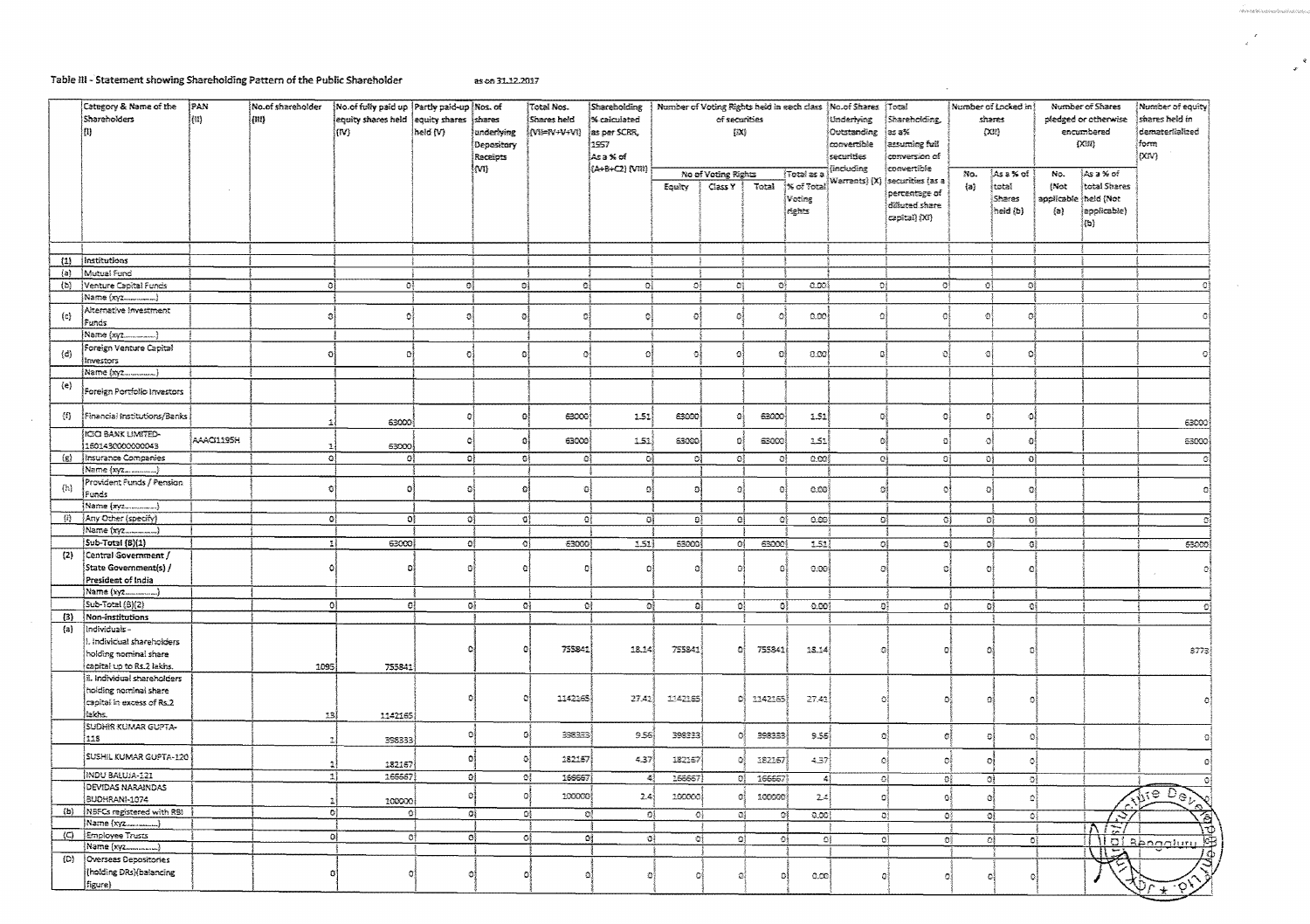|        | (E) Any Other (specify)                                                                                                                                                                                        |      | 5667     |  |  | 5667    | 0.14   | 5667    |  | 5567        | 0.34  |  |  |  |  |  |       |
|--------|----------------------------------------------------------------------------------------------------------------------------------------------------------------------------------------------------------------|------|----------|--|--|---------|--------|---------|--|-------------|-------|--|--|--|--|--|-------|
|        | 43 <b>SCOY CORPORATE</b>                                                                                                                                                                                       |      | 5657     |  |  | 5667    | 0.14   | 5567    |  | 5657        | 0.34  |  |  |  |  |  |       |
|        | $ Sub-Total(8) 3\rangle$                                                                                                                                                                                       | 1110 | 1903673) |  |  | 1903673 | 45.69  | 1903573 |  | 01 19036731 | 45.89 |  |  |  |  |  | 8773  |
|        | Total Public Shareholding                                                                                                                                                                                      | 1111 | 1966673  |  |  | 1966673 | 47.201 | 1966673 |  | 1966673     | 47.20 |  |  |  |  |  | 71773 |
|        | $(8)=(8)(1)+(8)(2)+(8)(3)$                                                                                                                                                                                     |      |          |  |  |         |        |         |  |             |       |  |  |  |  |  |       |
|        | Details of the shareholders acting as persons in Concert including their Shareholding (No. and %)                                                                                                              |      |          |  |  |         |        |         |  |             |       |  |  |  |  |  |       |
|        | Details of Shares which remain unclaimed may be given here along with details such as number of shareholders, outstanding shares held in demat/unclaimed suspense account, voting rights which are frozen etc. |      |          |  |  |         |        |         |  |             |       |  |  |  |  |  |       |
| Notes: |                                                                                                                                                                                                                |      |          |  |  |         |        |         |  |             |       |  |  |  |  |  |       |
| (1)    | PAN would not be displayed on website of Stock Exchange(s)                                                                                                                                                     |      |          |  |  |         |        |         |  |             |       |  |  |  |  |  |       |
| (2)    | The above format needs to be disclosed along with the name of following persons:                                                                                                                               |      |          |  |  |         |        |         |  |             |       |  |  |  |  |  |       |
|        | -institutions/Non institutions holding more than 1% of total number of shares.                                                                                                                                 |      |          |  |  |         |        |         |  |             |       |  |  |  |  |  |       |
| (3)    | W.r.t. the information pertaining to Depository Receipts, the same maya be disclosed the respective columns to the extent information available and the balance to be disclosed as held by custodian.          |      |          |  |  |         |        |         |  |             |       |  |  |  |  |  |       |

 $\sim 10^{-1}$ 

 $\sim$